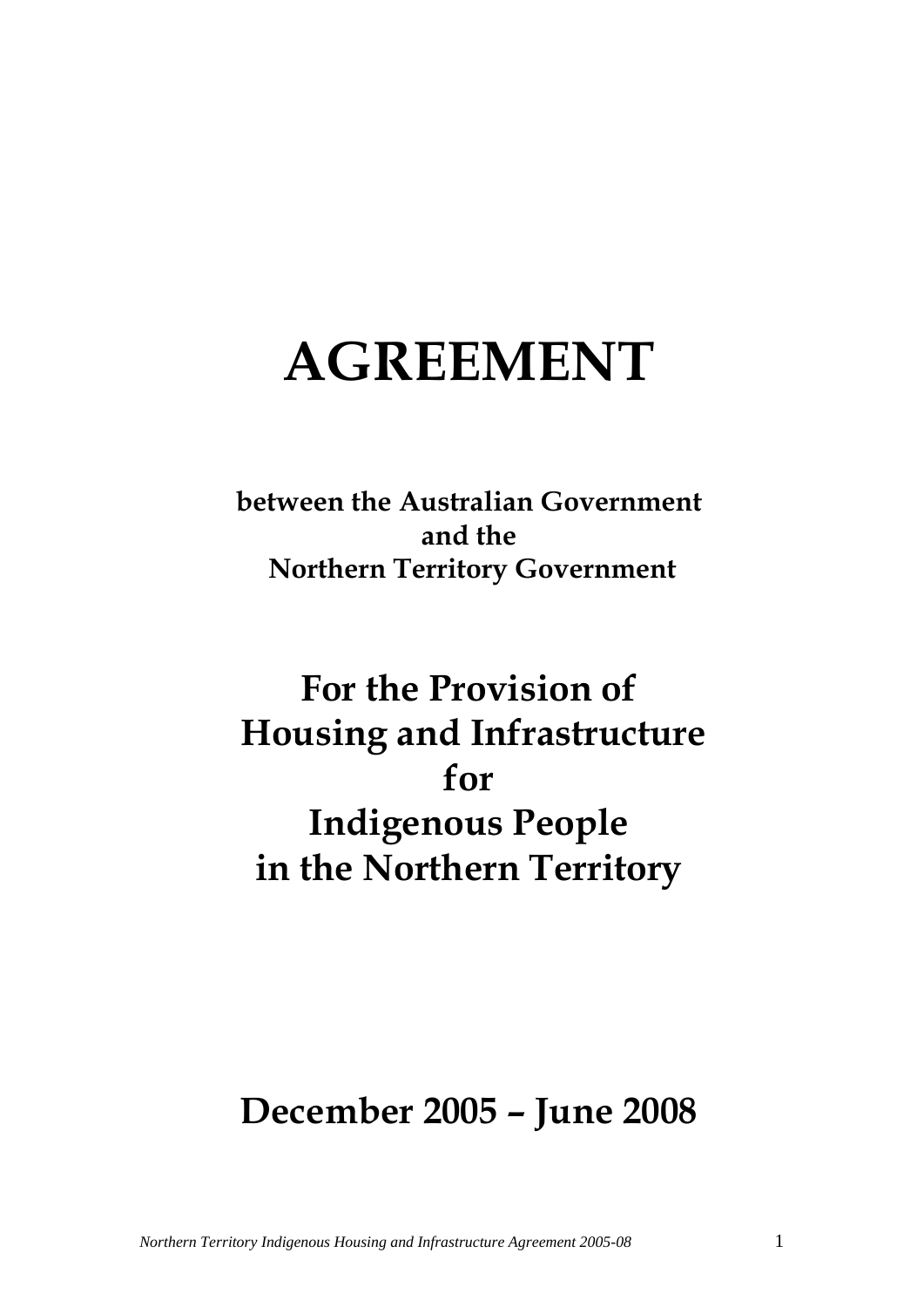#### **CONTENTS**

DEFINITIONS

PREAMBLE

PARTIES TO AND PERIOD OF THE AGREEMENT

- 1. PURPOSE OF THE AGREEMENT
- 2. PRINCIPLES
- 3. OUTCOMES
- 4. ROLES AND RESPONSIBILITIES
- 5. INDIGENOUS HOUSING AUTHORITY NORTHERN TERRITORY
- 6. CONSULTATION
- 7. STRATEGIC AND ANNUAL OPERATIONAL PLAN
- 8. FUNDING AND FINANCIAL ARRANGEMENTS
- 9. REPORTING ARRANGEMENTS
- 10. REVIEW OF THE AGREEMENT
- 11. EVALUATION
- 12. SCHEDULE 1
- 13. APPENDIX 1 COMMON POLICY FRAMEWORK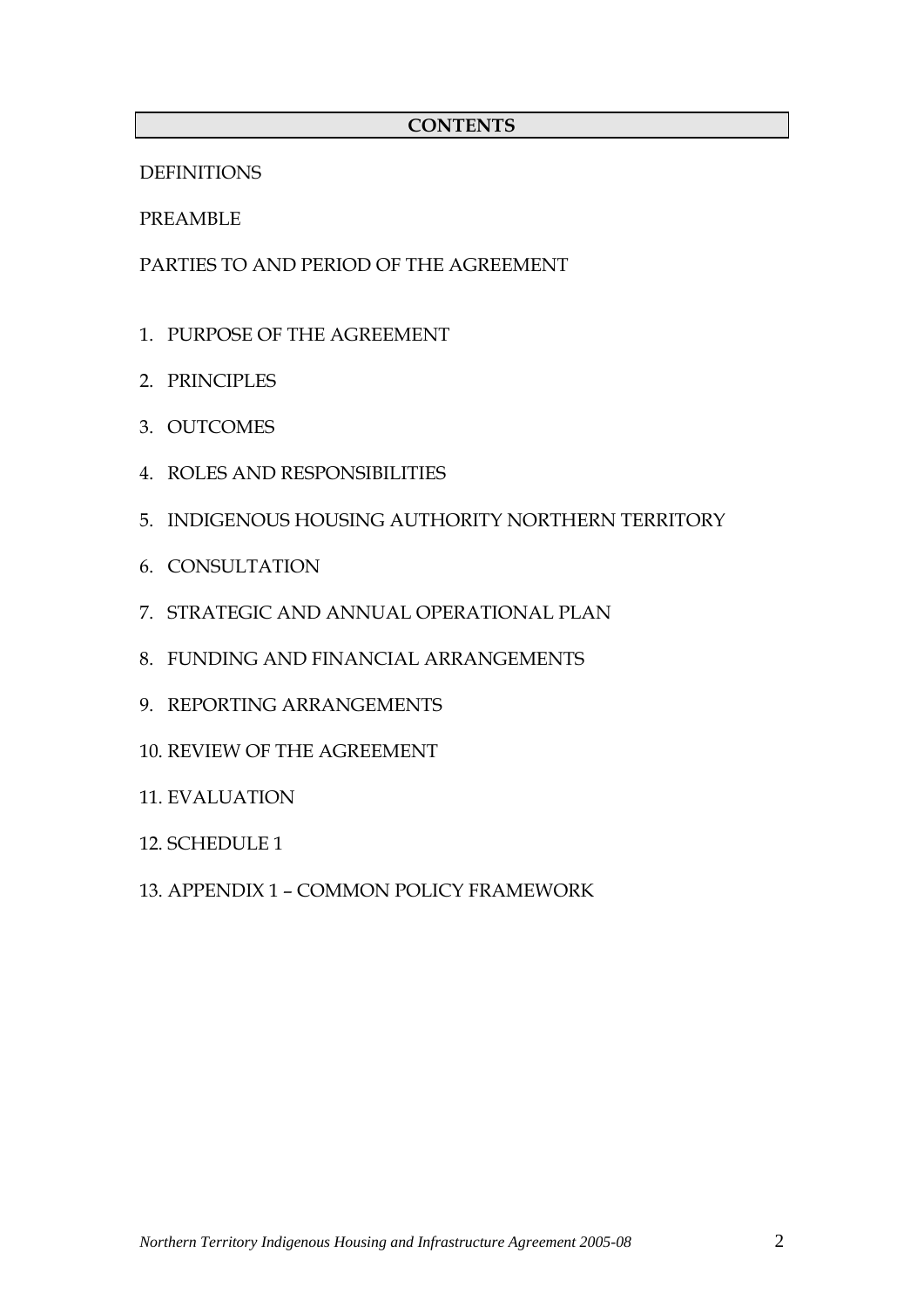#### **DEFINITIONS**

*"Indigenous People":* The Australian Government Definition is: "An Aboriginal or Torres Strait Islander person of Aboriginal or Torres Strait Islander decent who identifies as an Aboriginal or Torres Strait Islander and is accepted as such by the community in which he or she lives'.

*"Agreement"* means this agreement for the Provision of Housing and Infrastructure for Indigenous People in the Northern Territory.

*"Housing"* includes construction, upgrades, repairs and maintenance and housing management activities.

*"Housing related infrastructure"* includes the planning and development of serviced remote community housing sub-divisions.

*"Essential services"* includes the provision of power, water and sewerage.

*"Indigenous communities"* means settlement areas of Indigenous people including town-based communities, major communities, homelands and outstations"

*"Municipal Infrastructure"* includes capital costs for construction, upgrades and major repairs of services such as aerodromes, barge landings, external access roads, internal roads, drainage, waste collection and disposal, dust control and landscaping activities.

*"Municipal Services"* includes external access roads, internal roads, drainage, waste collection and disposal, dust control and landscaping activities. It refers to the operational costs and essential and routine repairs, and the costs associated with the administration and functions of organisations that provide municipal services.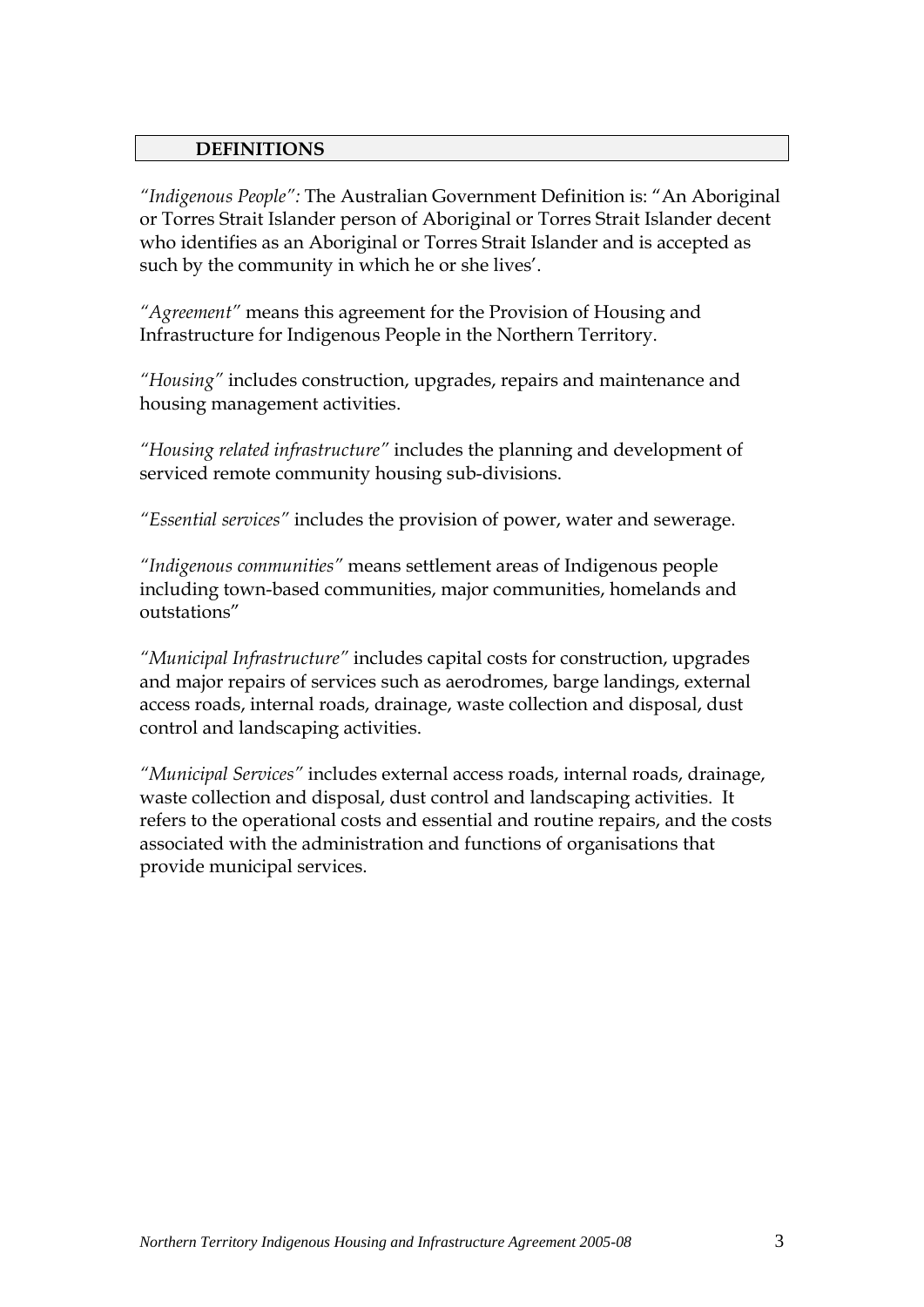#### **PREAMBLE**

The Northern Territory Indigenous Housing and Infrastructure Agreement ('the Agreement') covers the period December 2005 to June 2008. It formalises the Common Policy Framework that has been agreed to by the Australian and Northern Territory Governments to guide the delivery of housing and housing related infrastructure for Indigenous people within the Northern Territory ('*Common Policy Framework',* Appendix 1). It also addresses the provision of essential services, municipal infrastructure and municipal services in the Northern Territory by the two Governments.

The making of this Agreement is a practical statement of the Parties' commitment to work together and with Indigenous communities, in partnership and in good faith, to achieve the outcomes set out in the Agreement.

The directions contained in this Agreement are consistent with:

- The *Common Policy Framework to Guide the Delivery of Housing and Housing Related Infrastructure for Indigenous People within the Northern Territory*  (Appendix 1);
- The *Overarching Agreement on Indigenous Affairs between the Commonwealth of Australia and the Northern Territory of Australia 2005-2010*, including Schedule 2.1 on Sustainable Indigenous Housing.
- The *National Framework Principles for Service Delivery to Indigenous Australians*, endorsed by the Council of Australian Governments (COAG) in June 2004.
- The National Policy Framework: *Building a Better Future: Indigenous Housing to 2010 - National Commitment to Improved Outcomes in the Delivery of Programs and Services for Aboriginal Peoples and Torres Strait Islanders (BBF,)* endorsed by Commonwealth, State and Territory Housing Ministers in May 2001.
- Commonwealth State Housing Agreement (CSHA) 2003-04 to 2007-08 and Community Housing and Infrastructure Program (CHIP) Policy 2002-05.

This Agreement replaces the previous Interim Indigenous Housing Agreement 2004-05.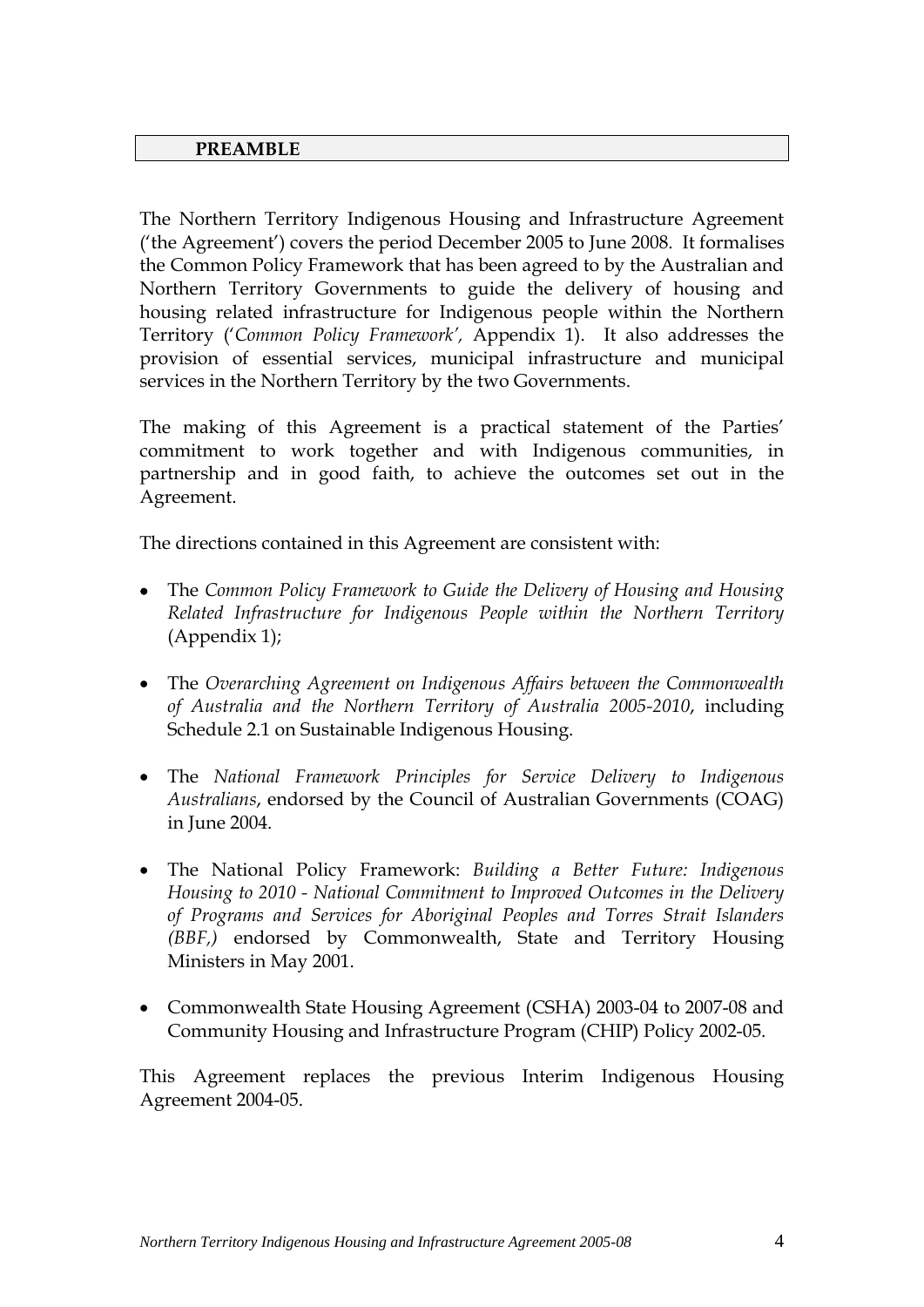#### **PARTIES TO AND PERIOD OF THE AGREEMENT**

The Northern Territory Government and the Australian Government are the Parties to the Agreement.

This Agreement is for the period, commencing on the 12th day of December 2005 and ending on 30 June 2008.

SIGNED for and on behalf of the Northern Territory Government by the Minister for Housing

----------------------------------------------

The Hon. Elliot McAdam MLA **Minister for Housing** 

Date:…12 December 2005……………

SIGNED for and on behalf of the Australian Government by the Minister for Family and Community Services

------------------------------------------------

The Hon. Kay Patterson **Minister for Family and Community Services**

Date:…1 December 2005……………………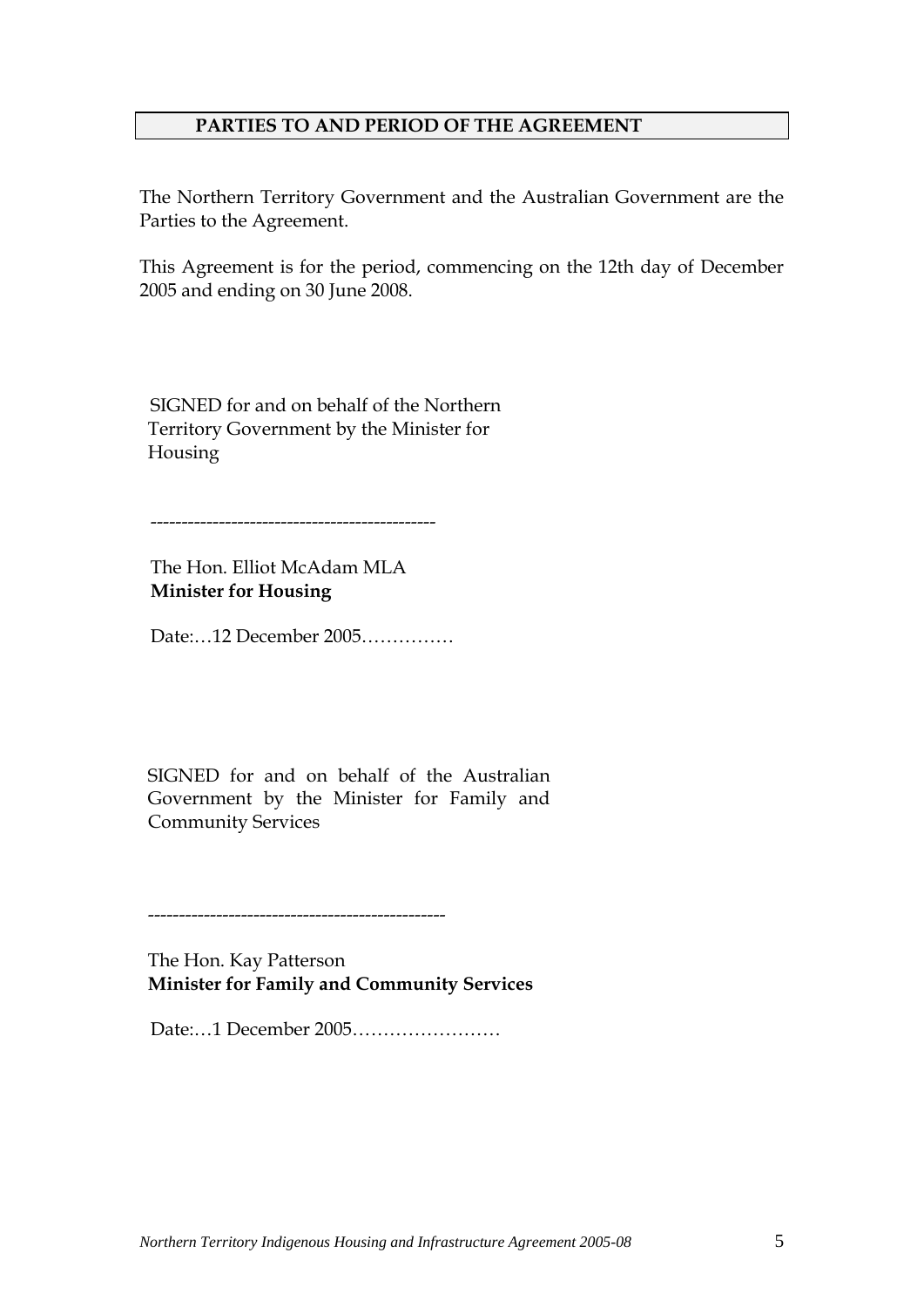#### **1. PURPOSE OF THE AGREEMENT**

To ensure that Indigenous people have a standard of housing, related infrastructure, essential services, municipal infrastructure and municipal services that provides a safe environment, complements healthy living practices, and contributes to improved health outcomes and quality of life.

#### **2. PRINCIPLES**

The *Overarching Agreement on Indigenous Affairs between the Commonwealth of Australia and the Northern Territory of Australia 2005-2010* commits the Australian and Northern Territory Governments to adhere to the following principles when delivering services to Indigenous Territorians:

- More effective planning and service delivery mechanisms can be facilitated by greater certainty and stability in funding arrangements, including multi-year funding agreements, subject to due accountability.
- Working to strategic plans agreed by both Australian Government and Northern Territory Government Ministers where necessary.
- Collaboration at all levels.
- Focus on regional and local need where appropriate, different approaches for different regions.
- A willingness by the Governments to be flexible and innovative in their approaches.
- Improvements in accountability and performance monitoring at all levels.
- Effective leadership by the Governments that encourages working with Indigenous people in a whole-of-government way.
- Indigenous involvement in high level policy decisions.
- Involvement of mainstream, not just Indigenous specific funding.
- Achieving clarity of responsibility for services within regions and communities.
- Recognition of the need to strengthen government effort to address the full extent of Indigenous disadvantage, which does not jeopardise overall funding allocations.

Principles underpinning the provision of housing for Indigenous people are contained in the National Policy Framework: *Building a Better Future: Indigenous Housing to 2010 - National Commitment to Improved Outcomes in the Delivery of Programs and Services for Aboriginal Peoples and Torres Strait Islanders*,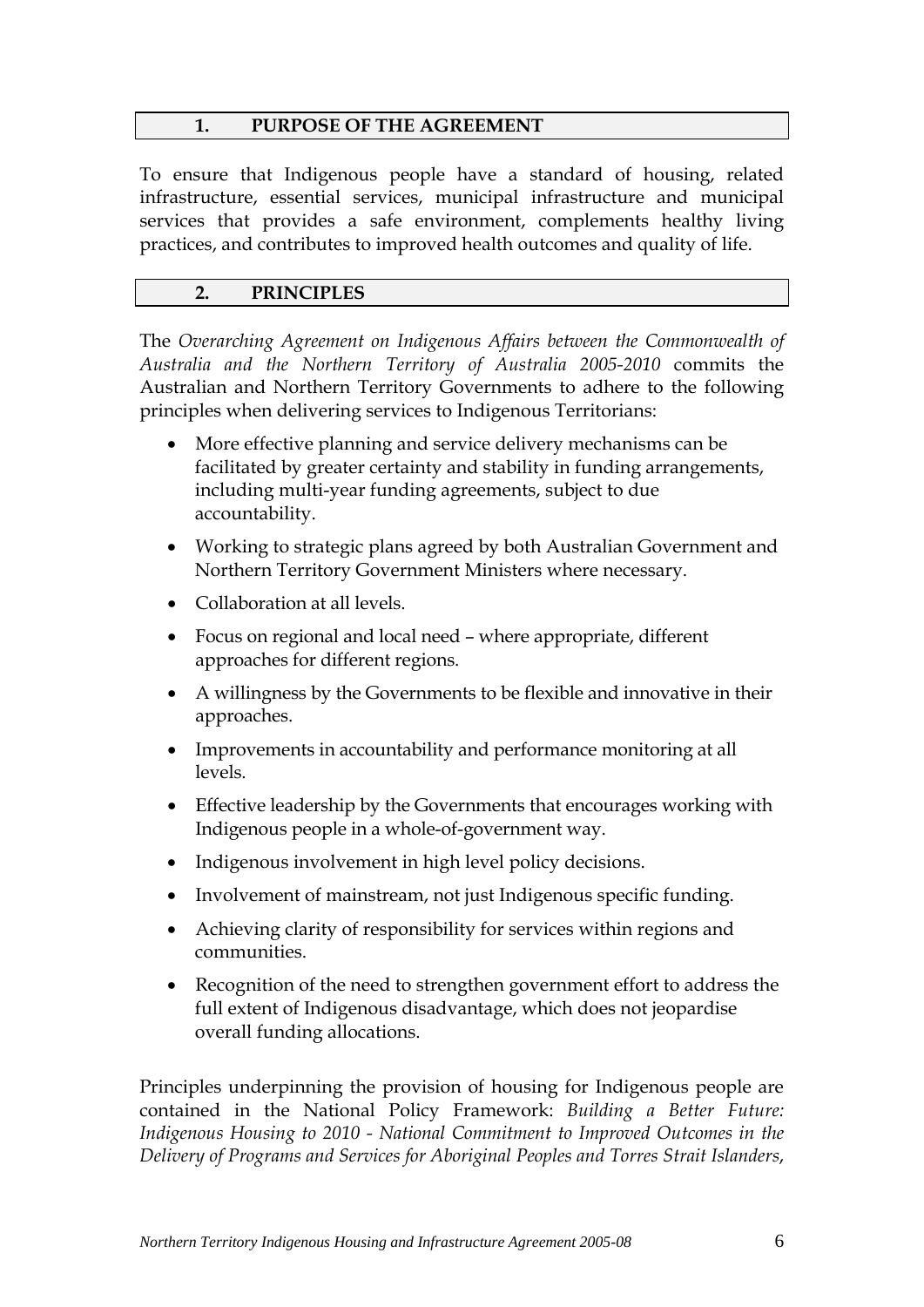endorsed by Australian Government, State and Territory Housing Ministers in May 2001*.* These principles are:

- Governments and the Indigenous community will work collaboratively in policy development, planning, service delivery and evaluation.
- The Indigenous community housing sector is recognised as a vital partner in Indigenous housing provision and will be involved in all aspects of service planning and delivery.
- Best practice will be encouraged in service coordination, housing provision and asset management.
- Adequate resources will be provided to support the vision.
- Policy will promote an environment that builds and strengthens community capacity and involvement and is responsive to local needs and initiatives.
- Self-management and socio-economic independence will be advanced through employment, training and enterprise development opportunities for Indigenous people in housing and infrastructure construction, maintenance and management.
- Responsibility for achieving sustainable housing will be shared by those who provide housing and those who use housing.
- All stakeholders will be accountable for outcomes and for the proper use of public funds.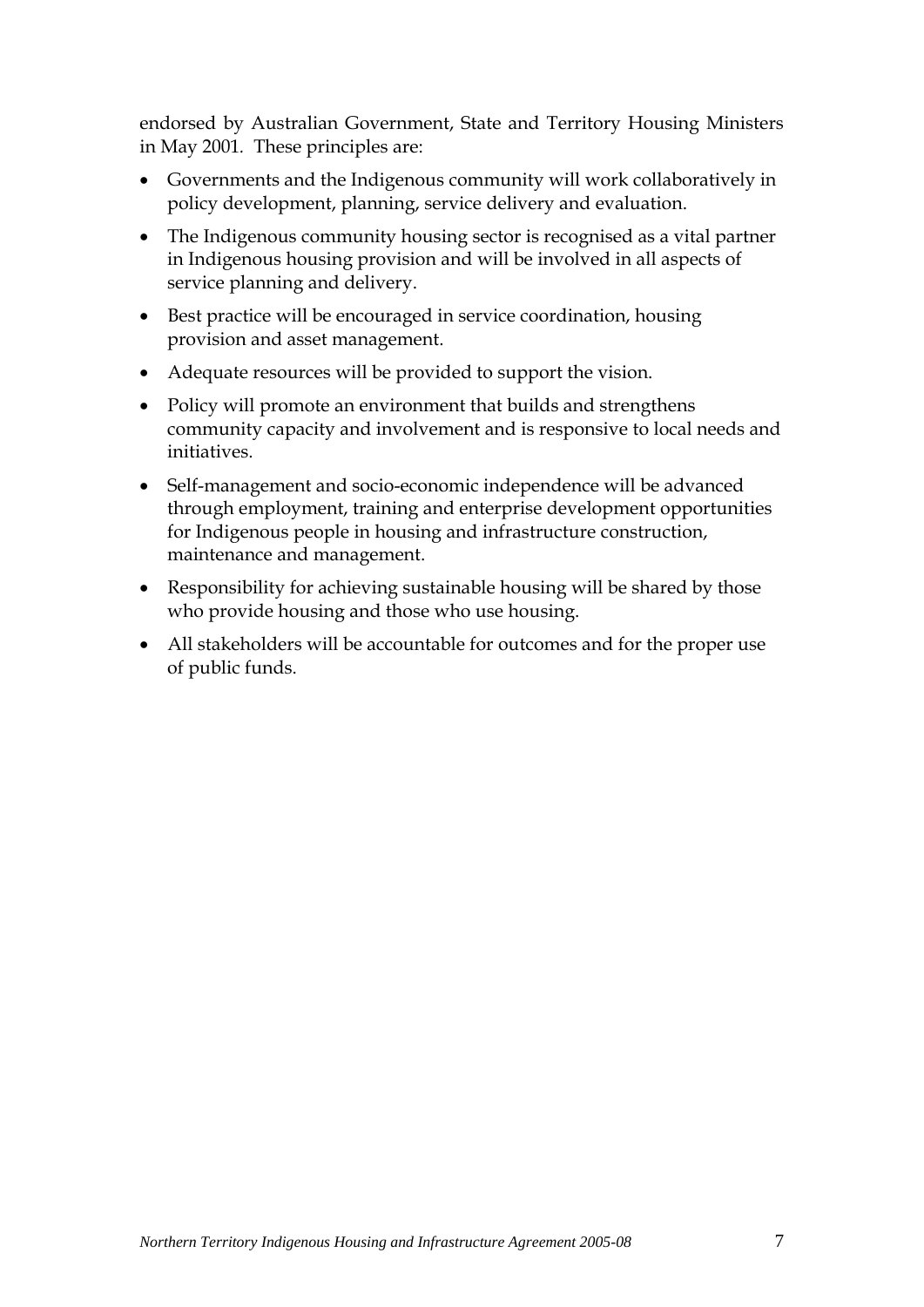#### **3. OUTCOMES**

The Parties will work towards greater integration of planning and provision of housing, related infrastructure, essential services, municipal infrastructure and municipal services for Indigenous people, to ensure healthier and safer communities and improved social and economic outcomes.

A key step forward is the streamlining of the housing and housing related infrastructure components of the following Australian Government funding programs for delivery by the Northern Territory Government from 1 July 2006:

- Aboriginal Rental Housing Program;
- Components of the Community Housing and Infrastructure Program including:
	- o National Aboriginal Health Strategy housing and housing related infrastructure; and
	- o Health Indigenous Housing Initiative, Indigenous Community Housing Organisation governance component.

The Parties accept that they have a shared responsibility for addressing outstanding Indigenous housing, related infrastructure, essential services, municipal infrastructure and municipal services needs and for achieving better outcomes for Indigenous people. To this end, the Parties agree to work towards achievement of the following outcomes:

#### **Greater effectiveness in the coordination of services**

- Streamlining and coordinating of services using a whole of government approach that ensures the more efficient provision of housing and housing related infrastructure linked to improved health and wellbeing outcomes.
- Ensure strong coordination of the planning, management and delivery of housing services with essential and municipal services and infrastructure by the Northern Territory and Australian Governments.

#### **Better Housing**

• Improvements in the health and well being of Indigenous people through ensuring that housing designs, construction and health hardware, including materials and fittings particularly water and waste management systems, are safe, functional and sustainable.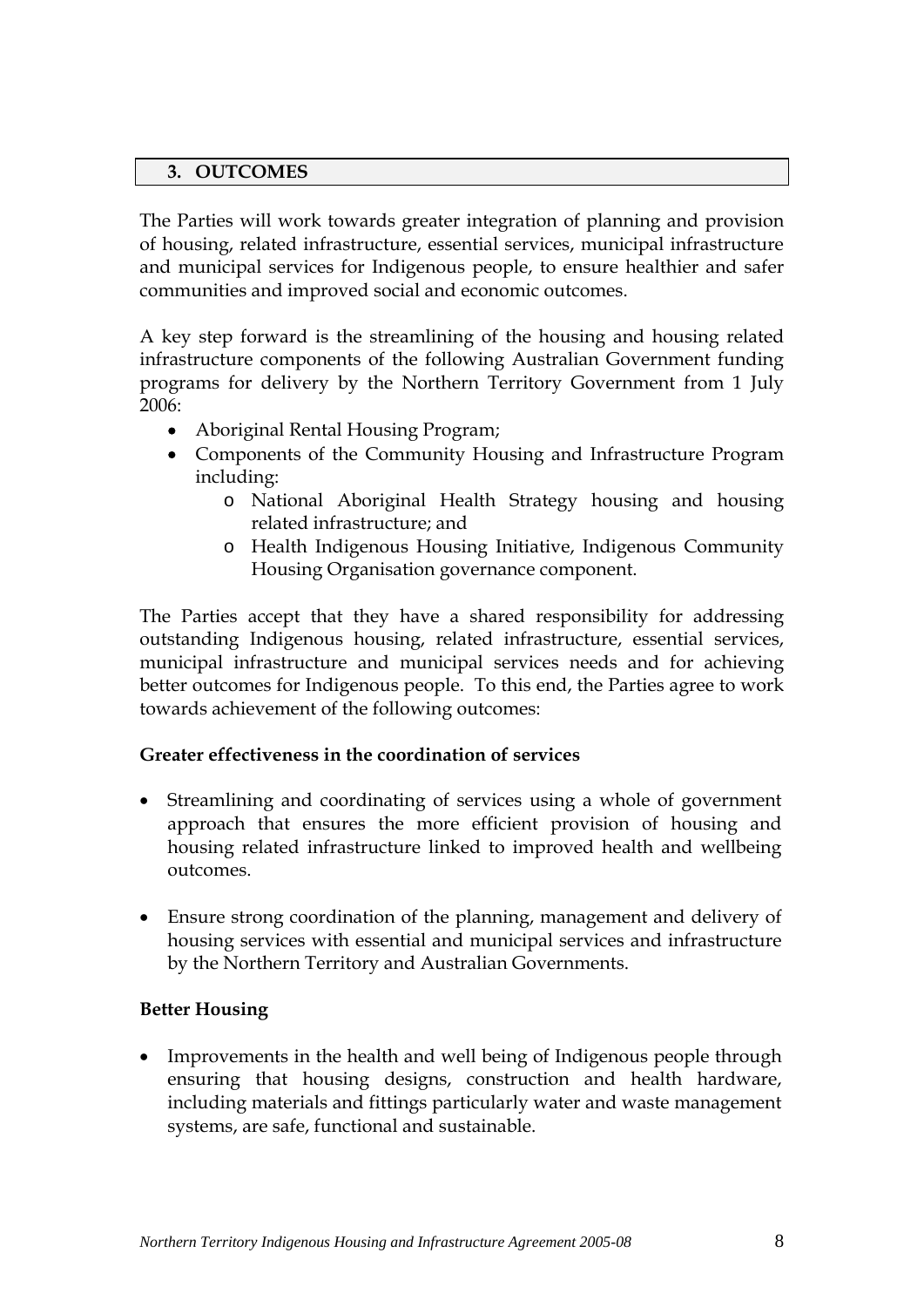#### **Better Housing Services**

- Better and affordable housing services that are well managed and sustainable.
- A financially viable, robust and skilled Indigenous community housing sector that is accountable for meeting established service standards.
- Efficient housing management structures that are delivered in a manner that streamlines existing housing management processes and maximises client outcomes.

#### **More Housing**

- Growth in the number of houses meeting minimum standards to help address both the backlog of housing needs and the emerging needs of a growing Indigenous population in the Northern Territory.
- Equitable access to mainstream housing, infrastructure and essential and municipal services commensurate with need.
- Promotion of opportunities for home ownership in Indigenous communities including the development of new incentives, and better coordination and links between existing programs.

#### **Improved Partnerships**

- Ensuring Indigenous people are involved in the strategic planning and policy setting, decision-making and delivery of housing and housing related infrastructure services by Government, including through the reconstitution of the Indigenous Housing Authority Northern Territory (IHANT) Board.
- Sustainable training and employment of Indigenous people in the administration, planning and delivery and maintenance of Indigenous housing, infrastructure and essential services.
- Developing strong partnerships with Indigenous Community Housing Organisations and assisting them develop their capacity to engage with communities in relation to housing management issues.
- Exploring options for joint Government and business partnerships in the delivery of housing and housing related infrastructure services.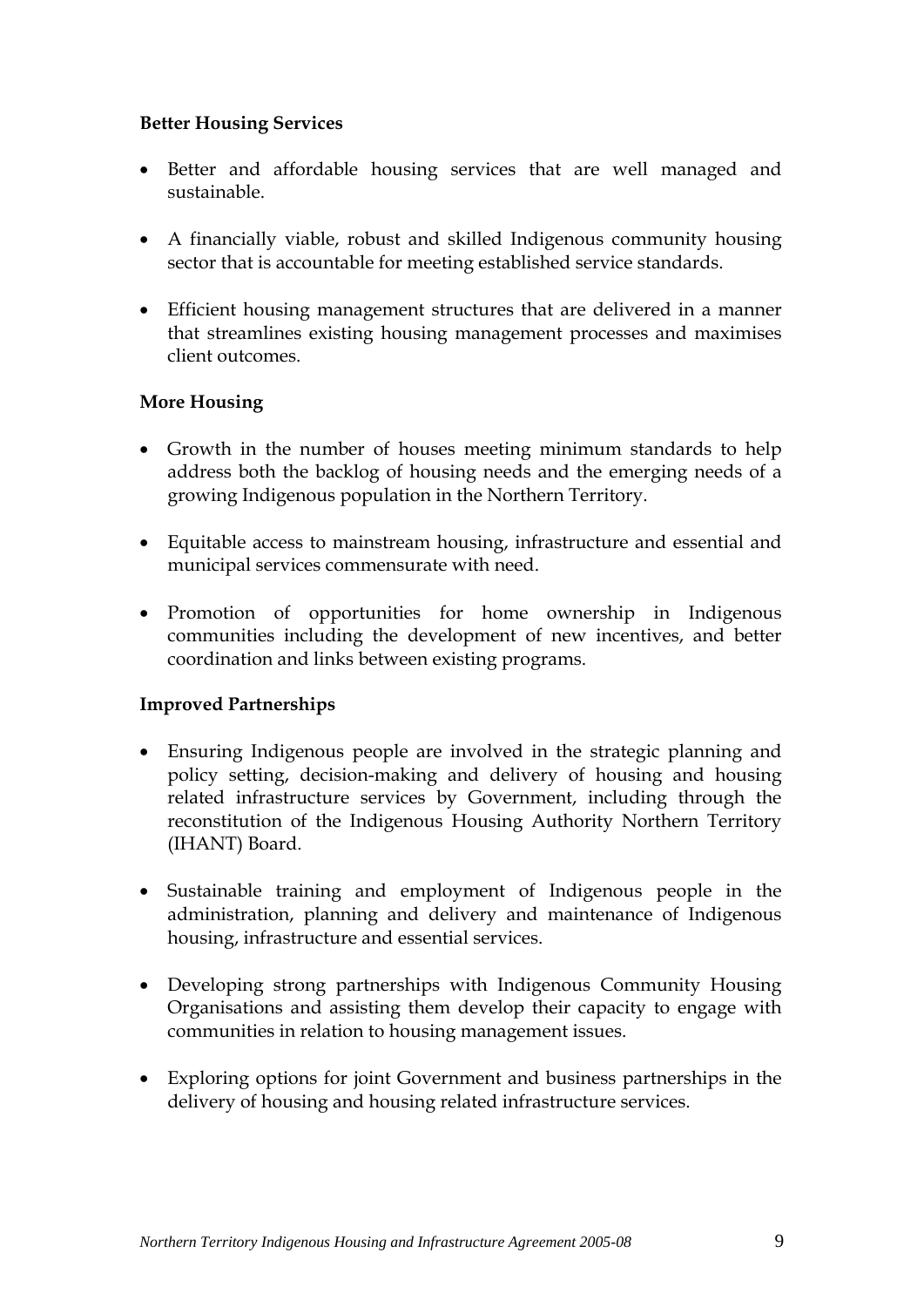#### **Improved Performance linked to accountability**

- Improved financial accountability and reporting on Indigenous housing, infrastructure and essential service programs delivered.
- Improved data collection and program performance and reporting against objectives and targets set in the strategic and operational plan consistent with the NRF.

The Parties acknowledge the above outcomes are consistent with those the Northern Territory Government will pursue in delivering the Northern Territory Indigenous Housing Program as outlined in Section 5 of the *Common Policy Framework* (Appendix 1).

#### **4. ROLES AND RESPONSIBILITIES**

The roles and responsibilities of the Parties to this Agreement are consistent with arrangements under the Commonwealth State Housing Agreement 2003-04 to 2007-08 (CSHA).

#### **Australian Government**

The Australian Government has a strategic interest in linking this Agreement to an overall housing policy that is supported by policies for human services, income support, housing industry policy and urban and regional development. The Australian Government has determined that the Aboriginal Rental Housing Program (ARHP) is to be targeted to rural and remote areas.

Currently the Australian Government has responsibility for the provision of Indigenous essential services, municipal infrastructure and municipal services to small communities (beyond the 72 communities serviced by the Northern Territory Government) including outstations or homelands.

In meeting its responsibilities the Australian Government will:

- Provide funds for Indigenous housing, housing related, essential services, municipal infrastructure programs and services administered in accordance with the Agreement (Refer to Schedule 1).
- Subject to Parliamentary appropriation and the terms of the CSHA, provide funds for Indigenous housing and housing related infrastructure, to the Northern Territory Government in accordance with the Agreement (Refer Schedule 1).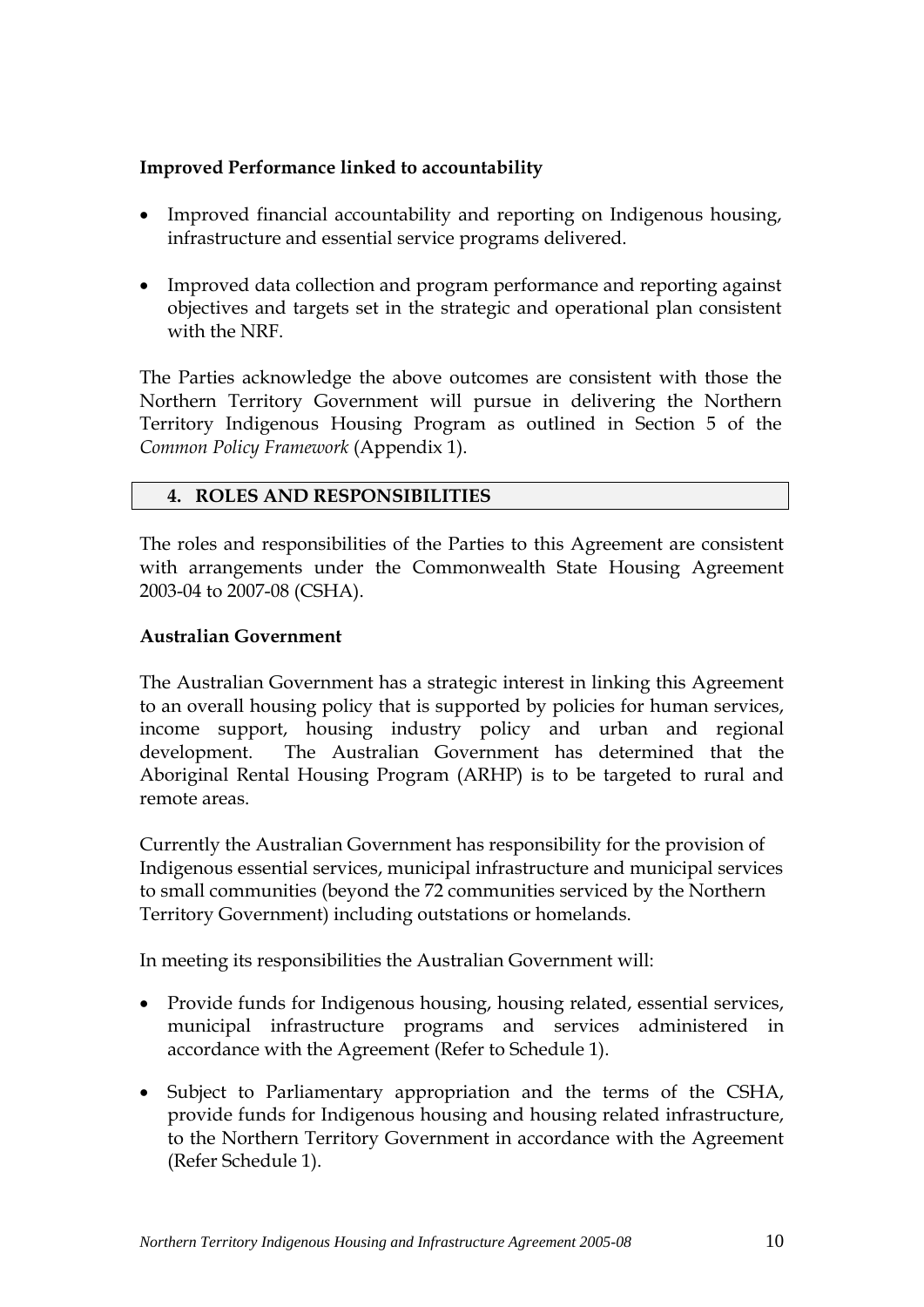- Provide information on relevant Australian Government policies, programs and priorities.
- Promote coordination with Australian Government linked programs, particularly housing, essential services and municipal infrastructure and services programs.
- Work collaboratively with the Northern Territory Government in compiling survey data, including from the National Census, to enable robust reporting on outcomes for Indigenous Territorians across different housing sectors.
- Provide timely (within one month of receipt of the satisfactory plan) Ministerial endorsement or approval of the strategic and annual operational plans.
- Assess and monitor the performance of the Australian and Northern Territory Governments in achieving outcomes in line with the strategic and annual operational plans.

#### **Northern Territory Government**

Under this Agreement the Northern Territory Government has responsibility for the delivery of housing services and housing related infrastructure provision to all Northern Territory Indigenous communities.

The Northern Territory Government has responsibility for the provision of essential services (including repairs and maintenance) and some municipal infrastructure and municipal services in approximately 72 major communities across the Territory. In some cases, the Northern Territory Government also provides essential services to outstation communities where specific agreement has been reached with the Australian Government. Section 2 of the *Common Policy Framework* (Appendix 1) refers.

In meeting this responsibility, the Northern Territory Government will:

- Provide and allocate funds for Indigenous housing, housing related, essential services, municipal infrastructure programs and services administered in accordance with the Agreement (Refer to Schedule 1).
- Manage and deliver pooled housing and related infrastructure funds as identified in Section 4 of the *Common Policy Framework* (Appendix 1).
- Promote coordination with Territory linked programs.
- Appoint members of the Indigenous Housing Authority of the Northern Territory and provide secretariat support as outlined in section 3 of the *Common Policy Framework* (Appendix 1).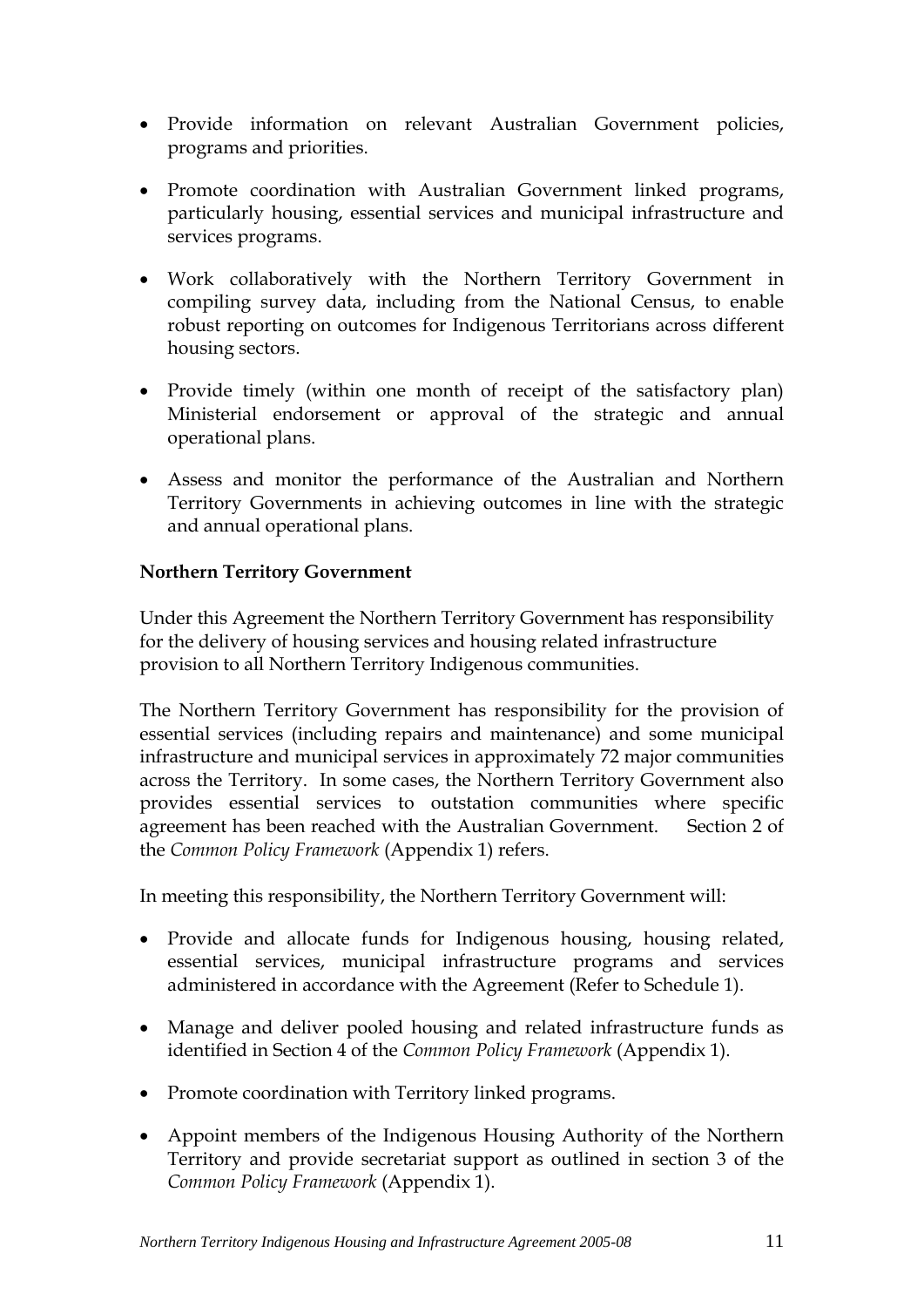- Provide timely Ministerial approval of the strategic and annual operational plan, and submit the plans to the Australian Government Minister by 31 May each year for approval.
- Provide performance and financial reporting on the use of, and outcomes achieved with the funds to the Parties to the Agreement, as identified in section 10.
- Develop a two-year Strategic Plan 2006-08 to achieve the outcomes of this Agreement and submit for endorsement by the Australian Government Minister by 31 May 2006.
- Develop an annual operational plan and submit this for approval by the Australian Government Minister by 31 May each year.

#### **Joint Responsibilities**

The Northern Territory Government and the Australian Government share responsibility for promoting the coordination of housing, housing related infrastructure, essential services, municipal infrastructure and municipal services programs through the establishment of meaningful linkages, including with local government, in relation to planning, management and delivery.

Under this Agreement, both the Australian and Northern Territory Governments will continue to have responsibility for the direct delivery of some Indigenous essential services, municipal infrastructure and municipal services in the Territory. The two Governments have agreed to commence work on clarifying responsibilities for the delivery of these services beyond the 72 communities already serviced by the Northern Territory Government. It is the intent of both Parties to see this process completed before 1 July 2006.

The two Governments will also promote equitable access for Indigenous people to mainstream programs and services, ensuring that such programs and services are culturally appropriate and responsive to the needs of Indigenous people in both urban and regional/rural communities.

The Parties to the Agreement shall meet at least four times per year during the term of this Agreement. The purpose of these meetings is to monitor the implementation of provisions of the Agreement and ensure outcomes are met.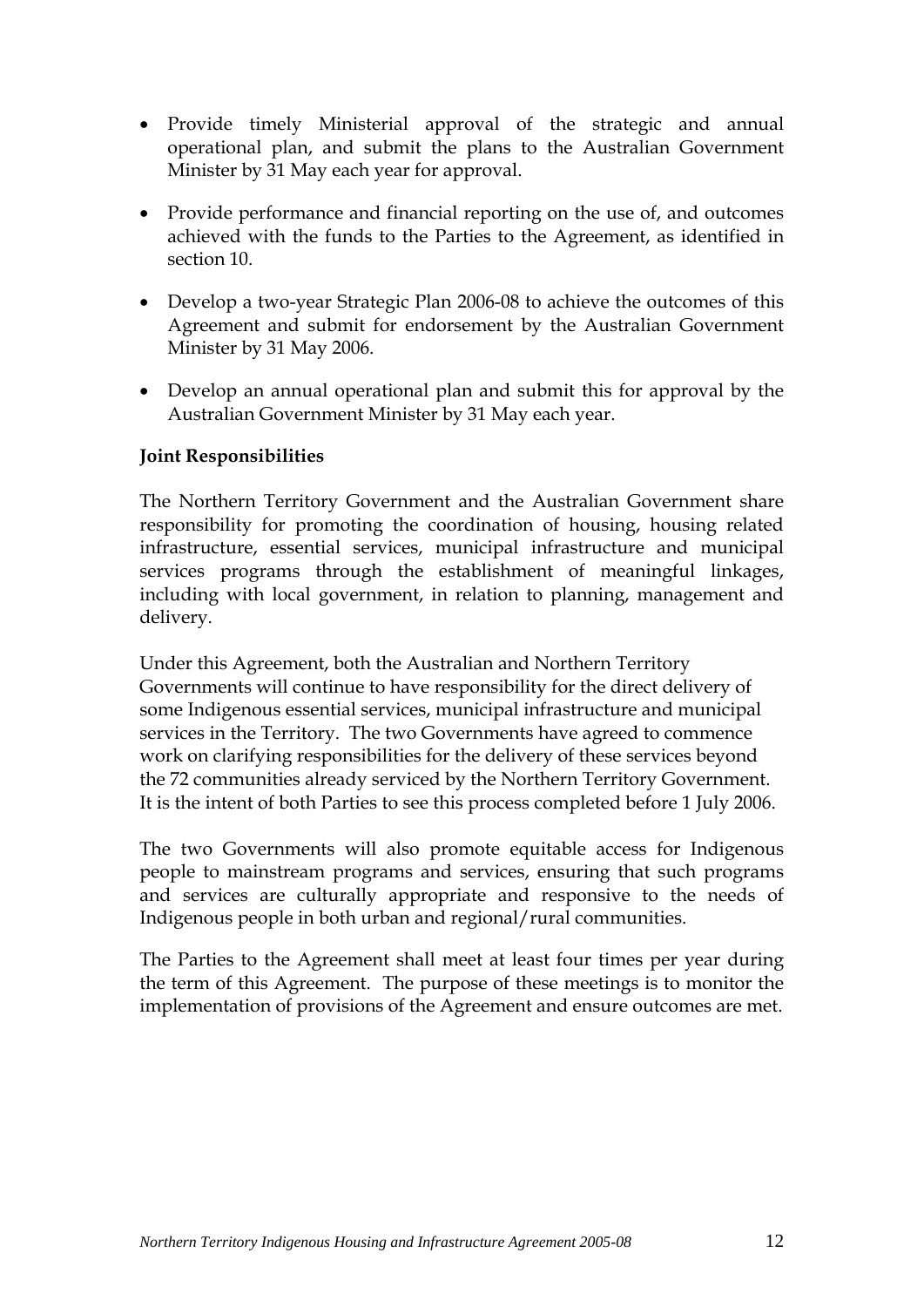#### **6. INDIGENOUS HOUSING AUTHORITY NORTHERN TERRITORY**

The Parties agree to the reconstitution of the Indigenous Housing Authority Northern Territory (IHANT). The Parties recognise IHANT as the principal source of advice to the Northern Territory Minister for Housing on policies and strategic plans to improve housing and related infrastructure outcomes for Indigenous Territorians.

The Parties acknowledge the mission, values, membership, functions of IHANT as outlined in Section 3 of the *Common Policy Framework* (Appendix 1).

#### **7. CONSULTATION**

The Northern Territory Government will ensure Indigenous people are fully involved in the strategic planning, policy setting, decision-making and delivery of housing and housing related infrastructure services by the Government.

A strong partnership with IHANT is a key component of meeting this aim. The Terms of Reference for IHANT emphasise the need to maximise the effective involvement of Indigenous people in housing policy development and delivery.

Over the life of the Agreement the Northern Territory Government will develop strong partnerships with Indigenous Community Housing Organisations and assist them develop their capacity to engage with communities in relation to housing management issues.

#### **8. STRATEGIC PLAN / ANNUAL OPERATIONAL PLAN**

The Northern Territory Government will develop a two-year strategic plan that will be reviewed annually within a timeframe that enables the development of an annual operational plan. The strategic plan will aim to give effect to the principles of this Agreement as listed in Section 3 and contribute to the achievement of the outcomes listed in Section 4, and Section 5 of the *Common Policy Framework* (Appendix 1). It will be developed in consultation with IHANT.

The Strategic Plan 2006-08 will meet the following requirements:

- Clearly define priorities for allocation of resources to improve housing and infrastructure outcomes for Indigenous people.
- Provide need-based data to support clearly defined priorities.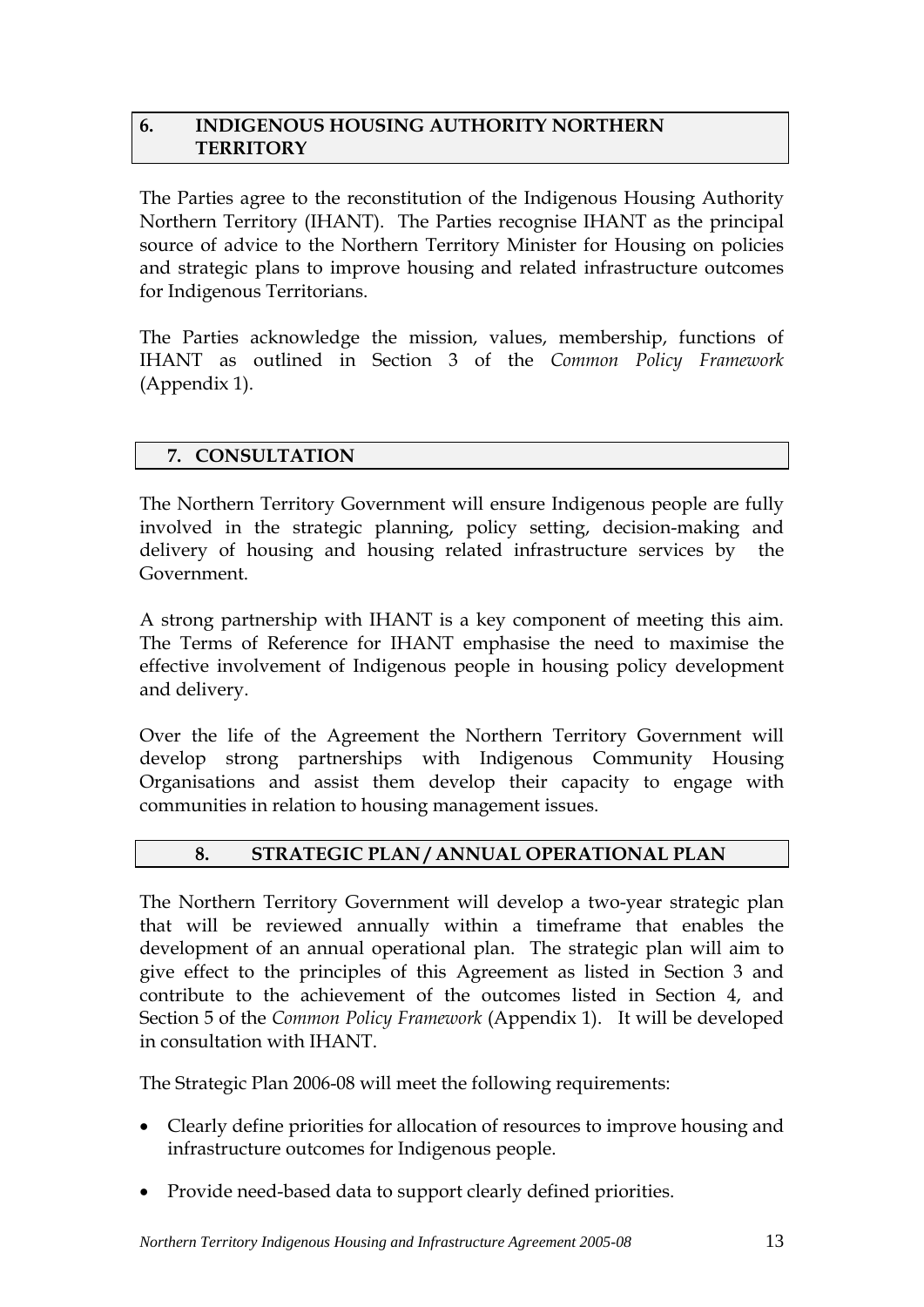- Be consistent with the strategic plans and existing policies of the Australian Government and the Northern Territory Government.
- Provide for the coordination and integration of housing, infrastructure and essential and municipal services , where practicable, linking programs across regions.
- Set outcomes and targets to be achieved in accordance with *Building a Better Future* as identified in Section 5 of the Common Policy Framework, and outcomes / strategies identified in Section 5 of the *Common Policy Framework* (Appendix 1).

The Strategic Plan will be approved by the Northern Territory Minister (and forwarded to the Australian Government Minister for endorsement).

#### **Annual Operational Plan**

The Northern Territory Government will develop an annual operational plan that will reflect the priorities contained in the strategic plan.

The annual operational plan will allocate resources on the basis of need across the Northern Territory and will include:

- Priorities contained in the strategic plan.
- Source of housing and infrastructure funds.
- Description of programs and projects, including projected outputs.
- Costs of the program manager.
- Annual outcomes and targets to be achieved in accordance with *Building a Better Future* as identified in Section 5 of the Common Policy Framework, and key performance indicators as identified in Section 6.2 of the *Common Policy Framework* (Appendix 1).

The annual operational plan will be provided by 31 May each year, and should be approved by the Northern Territory Minister. The Australian Government Minister will approve the operational plan within one month of receiving a satisfactory plan.

Australian Government funds to be administered in accordance with this Agreement will be released upon approval of the Annual Operational Plan by the Northern Territory Minister and the Australian Government Minister.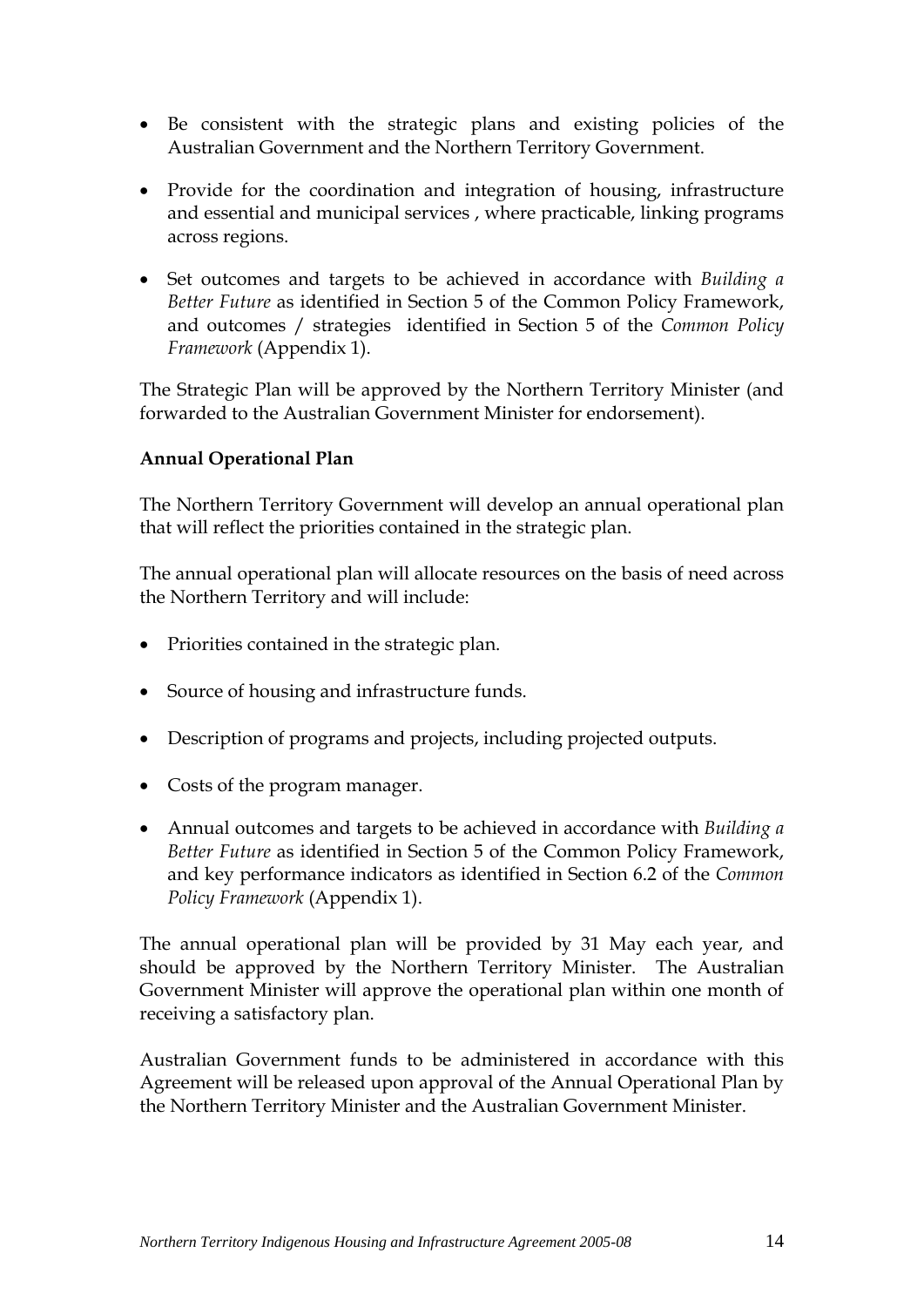#### **9. FUNDING AND FINANCIAL ARRANGEMENTS**

The Parties agree to the pooling of funds to be administered in accordance with this Agreement. The Parties agree that the Northern Territory Government has responsibility for administration of pooled funds as outlined in Section 4.1 of the *Common Policy Framework* (Appendix 1).

It is noted that during the negotiation of Schedule 2.1 on Sustainable Indigenous Housing to the *Overarching Agreement on Indigenous Affairs*, the Prime Minister, the Honourable John Howard MP, sent a letter to the Northern Territory Chief Minister, the Honourable Clare Martin MLA, guaranteeing that, in the transfer of housing funding, the Australian Government will compensate the Northern Territory of the Northern Territory is ultimately disadvantaged in the Commonwealth Grants Commission's determination of the revenue sharing relativities for the purposes of distributing Goods and Service Tax revenue.

The Agreement will allow for funds to be utilised towards Shared Responsibility Agreements (SRAs) and Regional Partnership Agreements (RPAs) between the Australian Government, Northern Territory Government and Indigenous communities where the purposes are consistent with the funding objectives of the Agreement. The use of funds for SRAs and RPAs will be subject to agreement between the Australian Government and the Northern Territory Government.

#### **10. REPORTING ARRANGEMENTS**

The Northern Territory Government will provide reports to Parties on the pooled funds as outlined in Section 6 of the *Common Policy Framework* (Appendix 1). This includes:

#### **Financial Reporting**

- Financial report for the period of 1 July to 31 December will be provided by 28 February to the Australian Government Minister. This should include an income and expenditure statement compared with the budget that identifies carry forward funds, current year grants received from the Australian Government and Territory Government, generated income, and proceeds of sale of housing and any other assets acquired.
- Audited financial statement will be provided annually for the period 1 July to 30 June by 31 December.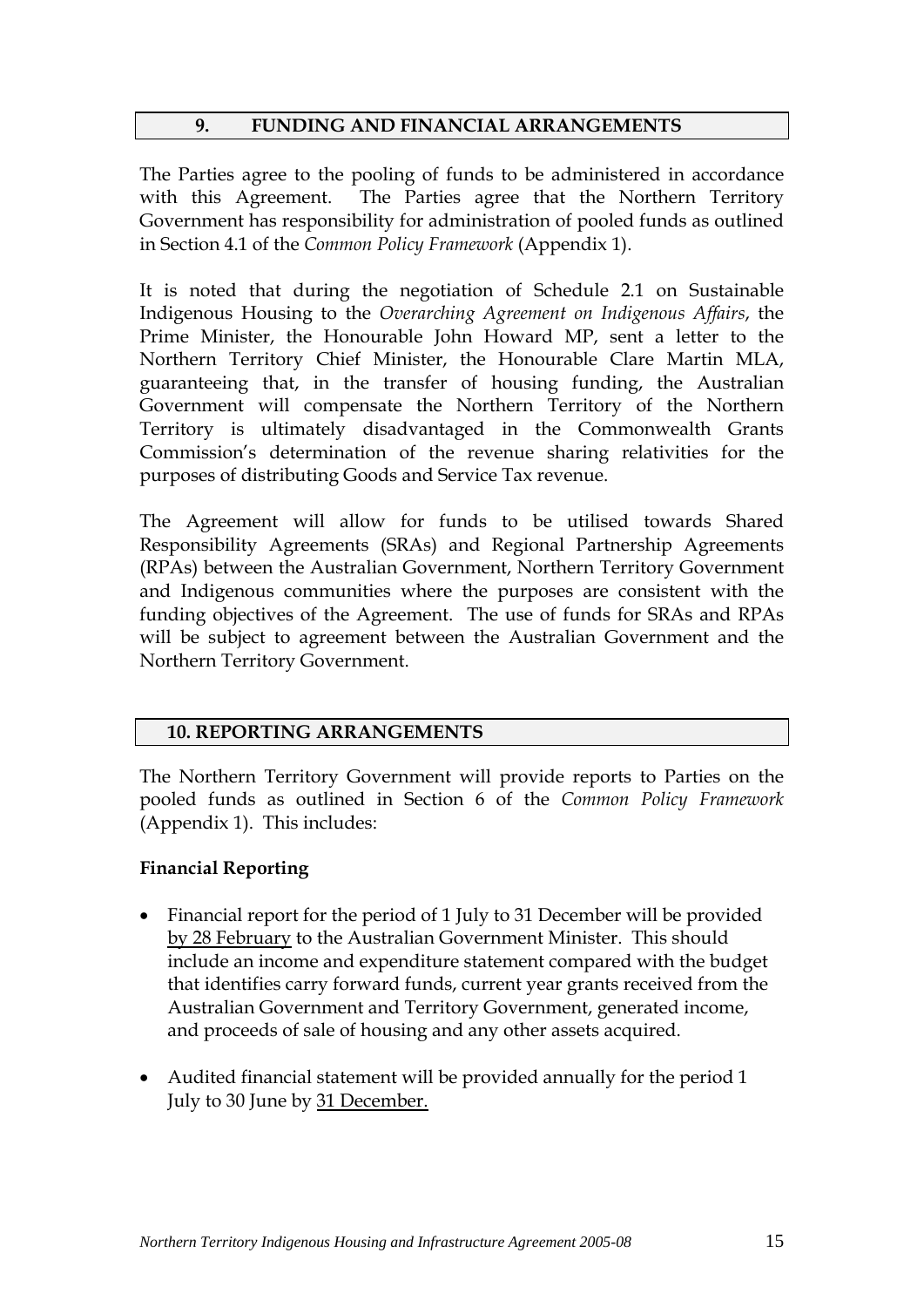#### **Performance Reporting**

- Performance report demonstrating progress towards the strategic and operational plan for the period of 1 July to 31 December will be provided by 28 February. The report should include a summary status of all projects, and identify projects that are behind schedule and proposed action to be undertaken.
- Performance report on the achievement of outcomes identified in the strategic and operational plans in a manner consistent with the National Reporting Framework (NRF) will be provided annually for the period 1 July to 30 June by 31 December.

#### **11. REVIEW OF THE AGREEMENT**

Changes to the Agreement may only be made by mutual agreement in writing.

The Parties agree to renegotiate the terms of this Agreement if necessary, should the provision of funds to the Northern Territory Government agreed under the CSHA change, or should any of the Parties fail to contribute agreed funds, or should there be any significant changes in relevant State or Commonwealth policy or structures.

This Agreement will be renegotiated or terminated in the event of failure of the Parties to agree on program priorities for existing or additional funding. In such circumstances, the Parties agree to seek to amicably resolve any differences or disagreement and that the right to terminate the Agreement pursuant to this clause will be confined to circumstances of serious disagreement over proposed policies or priorities.

The Parties agree to give six months notice in writing of intention to terminate or rescind this Agreement. However if, as a result of serious disagreement, the Parties to this Agreement do not, or cannot, meet their respective responsibilities, this Agreement may be terminated immediately. If the Agreement is terminated without notice, all pooled funds committed under signed contracts will be honoured until contract completion. Parties will enter into negotiations regarding the balance of funds in the pooled account and disbursement to the Parties to this Agreement.

#### **12. EVALUATION**

Irrespective of any changes to, or renegotiation of the terms of the Agreement the Parties agree to finalise a formal evaluation of the Agreement within the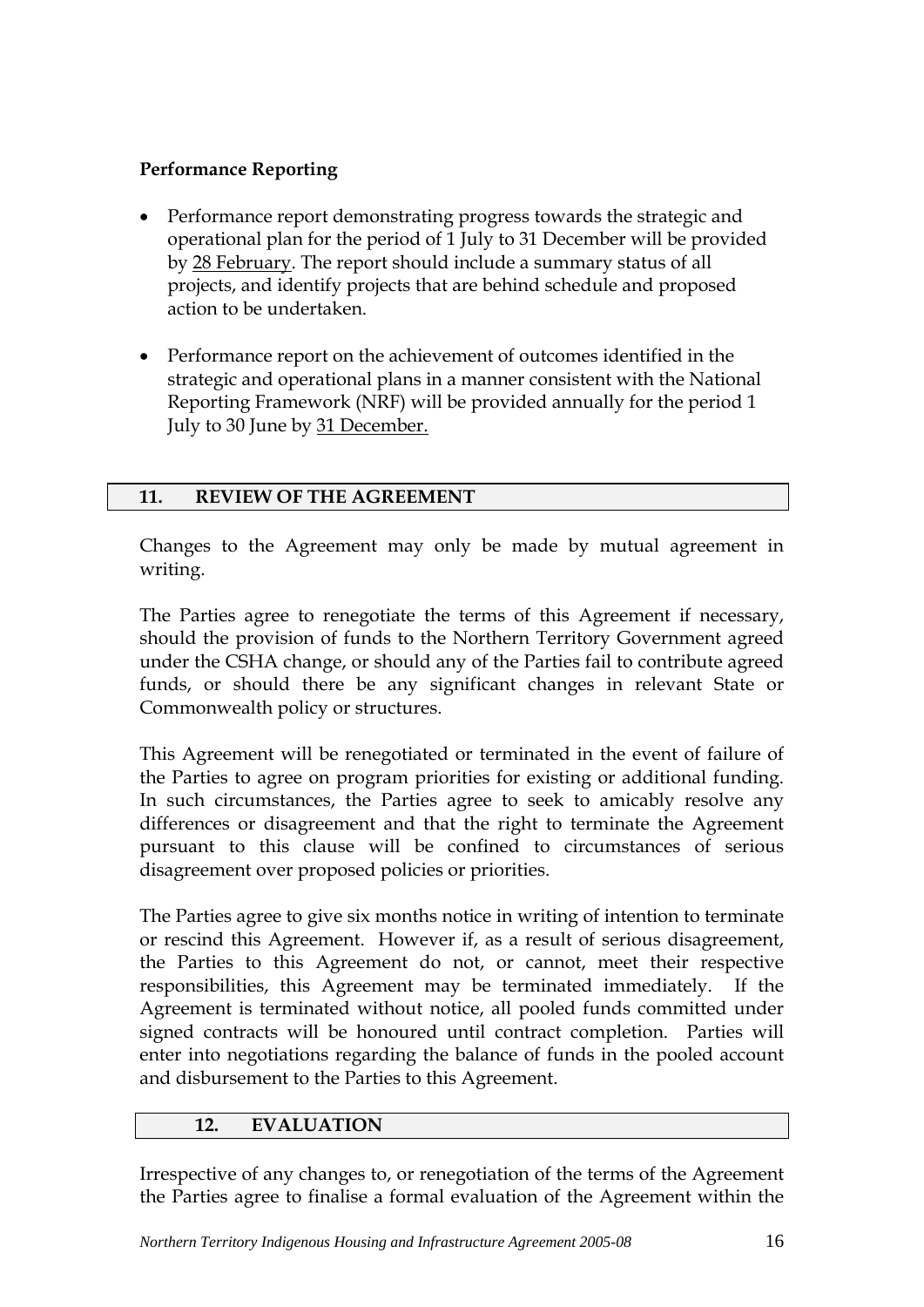first two years of the Agreement. The formal evaluation will include the following:

- Measures against the outcomes in this Agreement outlined in Section 4.
- Parties' performance against roles and responsibilities as indicated in Section 5.
- Other areas identified in the Agreement as requiring evaluation, as agreed by the Parties to this Agreement at the first of the four annual meetings in year 1 of this Agreement.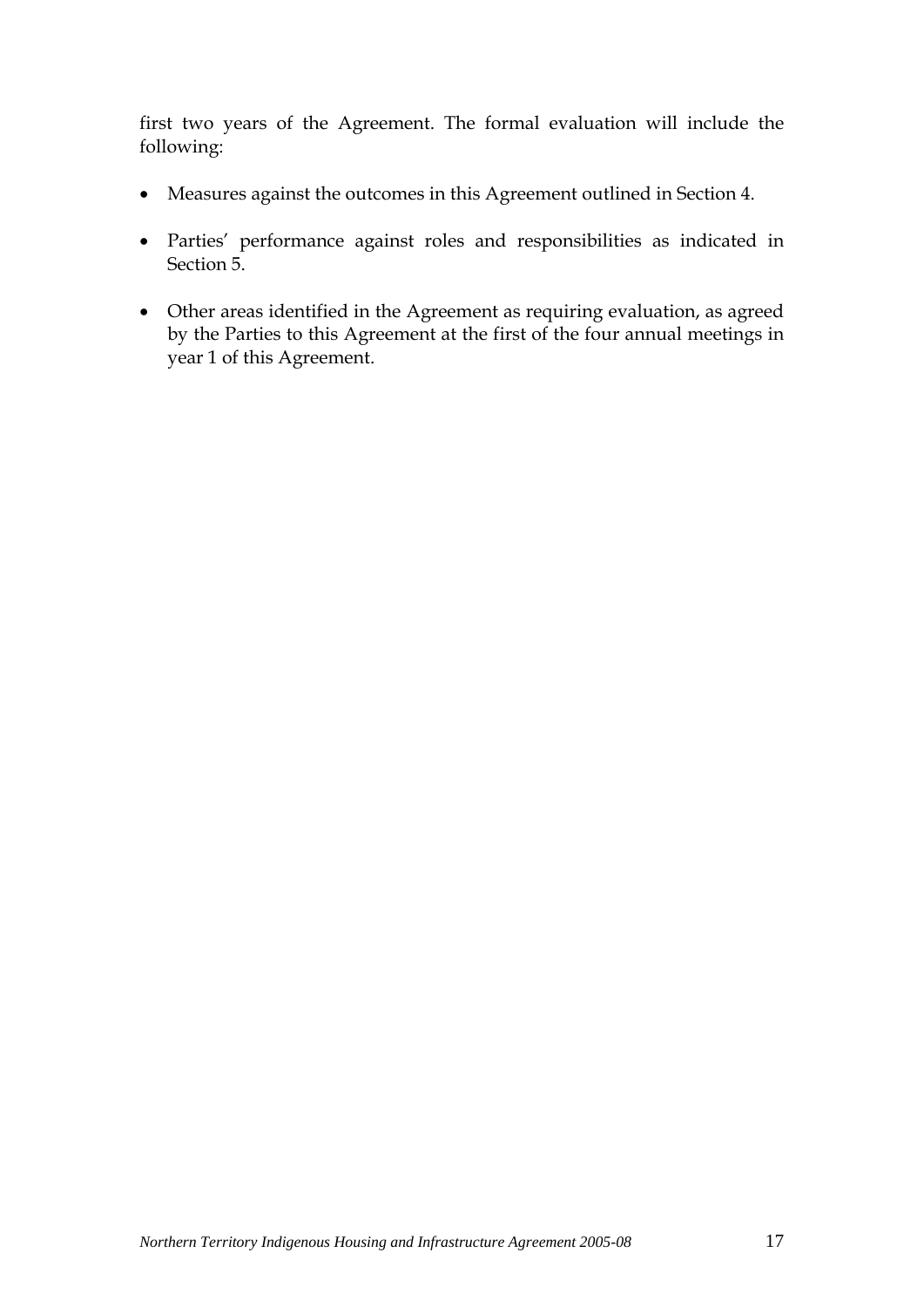#### **SCHEDULE 1 – FINANCIAL IMPLEMENTATION**

This schedule sets out the pooled funds to be provided, under the Agreement, by the Australian Government and the Northern Territory Government for housing and related infrastructure until the end of the Agreement (2005/08).

The funds for 2006-07 and 2007-08 are estimates of allocations that are intended to be provided, and will be subject to annual Parliamentary appropriation.

| Source of Funds    | Program     | Allocation      | Application of funds      |
|--------------------|-------------|-----------------|---------------------------|
| CSHA/ Australian   | <b>ARHP</b> | \$19,964,000    | Indigenous Housing        |
| Government         |             |                 |                           |
| Australian         | <b>CHIP</b> | \$17,300,000    | Indigenous Housing        |
| Government         |             | (NTG delivered) | and related               |
|                    |             |                 | infrastructure            |
|                    |             |                 |                           |
|                    |             | \$15,700,000    | <b>NAHS</b>               |
|                    |             | (AG delivered)  |                           |
|                    |             |                 |                           |
|                    |             | \$5,500,000     | Infrastructure            |
|                    |             | (AG delivered)  |                           |
|                    |             |                 |                           |
|                    |             | \$12,400,000    | <b>Municipal Services</b> |
|                    |             | (AG delivered)  |                           |
|                    |             |                 |                           |
| Australian         | Healthy     | \$4,730,000     | Capacity Building for     |
| Government         | Indigenous  |                 | <b>ICHOs</b>              |
|                    | Housing     |                 |                           |
|                    | Initiative  |                 |                           |
| Northern Territory | Indigenous  | \$4,769,000     | Indigenous Housing        |
| Government         | Housing     |                 |                           |

Indicative 2005-06 Funds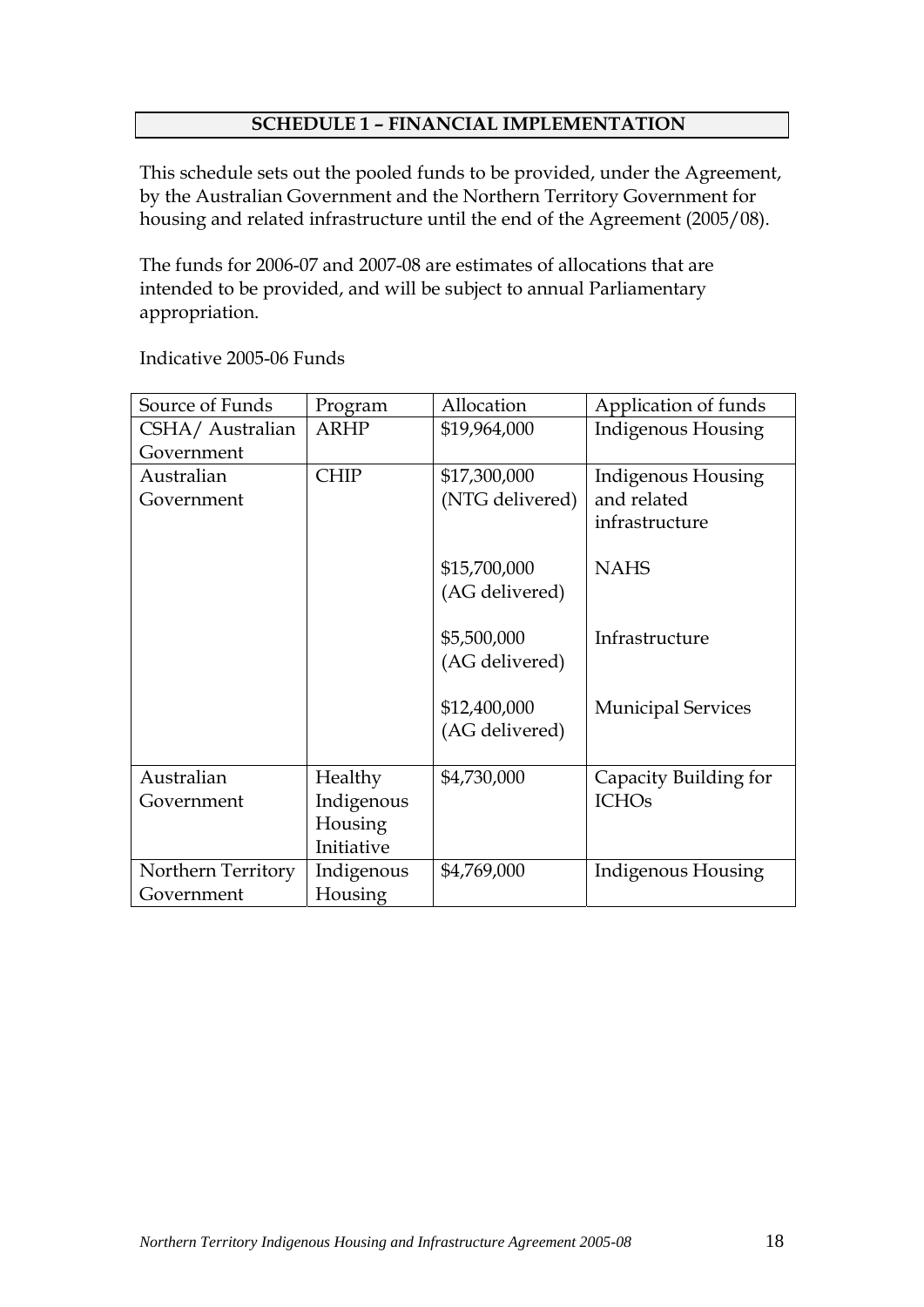Indicative 2006-07 Funds

| Source of Funds    | Program    | Allocation     | Application of funds      |
|--------------------|------------|----------------|---------------------------|
| CSHA /             | ARHP       | \$20,241,000   | <b>Indigenous Housing</b> |
| Australian         |            |                |                           |
| Government         |            |                |                           |
| Australian         | CHIP       | \$39,300,000   | Indigenous Housing        |
| Government         |            | (NT delivered) | and related               |
|                    |            |                | Infrastructure            |
|                    |            |                |                           |
|                    |            | \$5,500,000    | Infrastructure            |
|                    |            | (AG delivered) |                           |
|                    |            |                |                           |
|                    |            | \$12,400,000   | <b>Municipal Services</b> |
|                    |            | (AG delivered) |                           |
|                    |            | $*1$           |                           |
| Australian         | Healthy    | \$4,730,000    | Capacity Building for     |
| Government         | Indigenous |                | <b>ICHOs</b>              |
|                    | Housing    |                |                           |
|                    | Initiative |                |                           |
|                    |            |                |                           |
| Northern Territory | Indigenous | \$4,840,000    | Indigenous Housing        |
| Government         | Housing    |                |                           |

<sup>&</sup>lt;sup>1</sup> The portion of NAHS 3 for 2006/07 and 2007/08 to be administered by the Australian Government is yet to be determined.